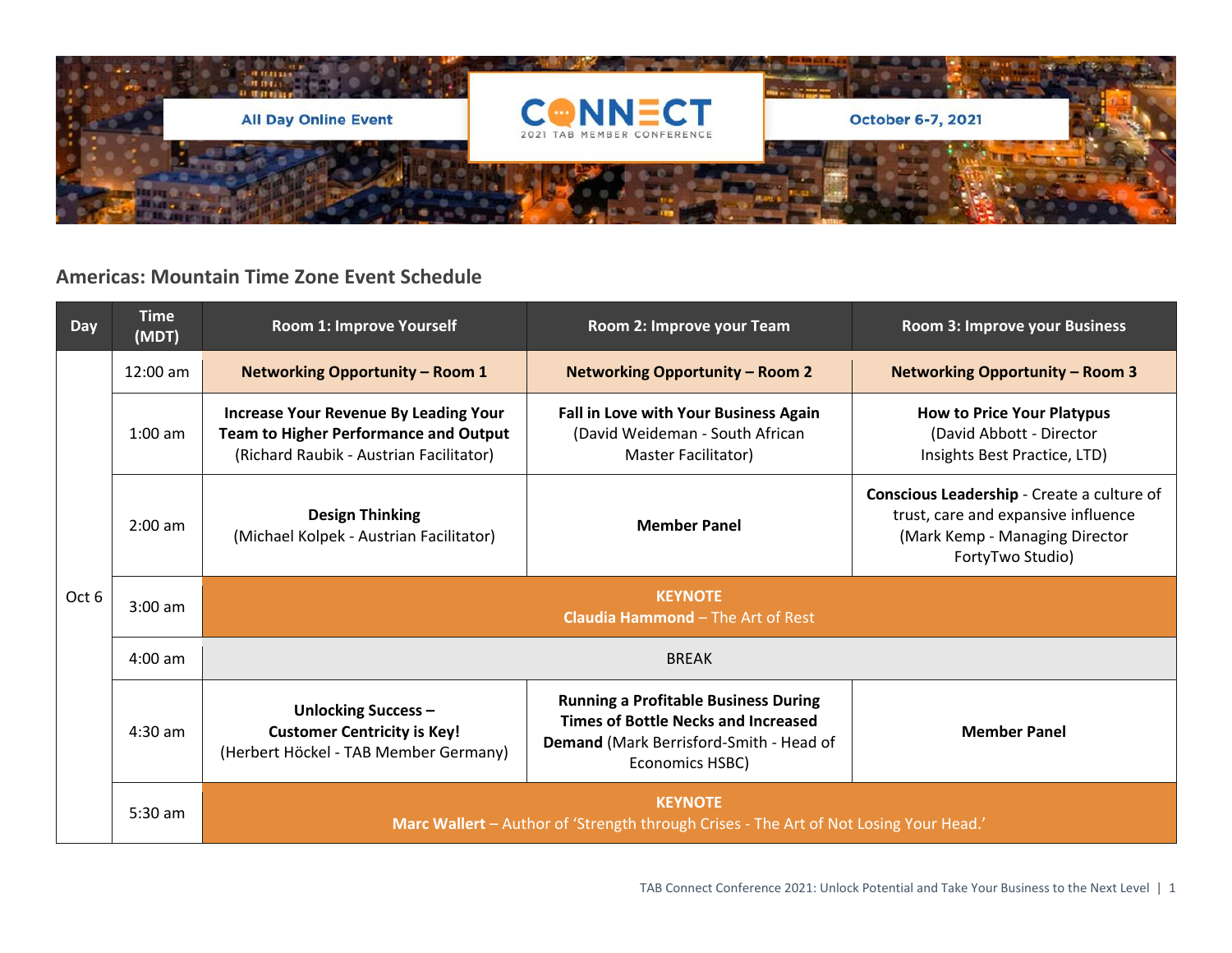| Day   | <b>Time</b><br>(MDT) | Room 1: Improve Yourself                                                                                                                                                                                                 | Room 2: Improve your Team                                                                                                                                        | Room 3: Improve your Business                                                                                                                               |  |  |
|-------|----------------------|--------------------------------------------------------------------------------------------------------------------------------------------------------------------------------------------------------------------------|------------------------------------------------------------------------------------------------------------------------------------------------------------------|-------------------------------------------------------------------------------------------------------------------------------------------------------------|--|--|
| Oct 6 | $6:30$ am            | <b>Creating a Business That Someone</b><br>Will Want to Buy.<br>Preparing to exit your business.<br>(Martin Moser - German Facilitator)                                                                                  | <b>Building High Performance Teams. How to</b><br>develop your next generation leaders<br>(Denise O'Neill - US Facilitator)                                      | Win at Work / Succeed in Life<br>(Roey Diefendorf - Founder More Than<br>Money Family Office, LLC)                                                          |  |  |
|       | 7:30 am              | <b>BREAK</b>                                                                                                                                                                                                             |                                                                                                                                                                  |                                                                                                                                                             |  |  |
|       | $8:00 \text{ am}$    | <b>KEYNOTE</b><br>Wilfred Emmanuel-Jones - Author of "Jeopardy: The Danger of Playing It Safe on the Path to Success"                                                                                                    |                                                                                                                                                                  |                                                                                                                                                             |  |  |
|       | $9:00$ am            | <b>Finding Top Talent In A Challenging</b><br><b>Environment - How to Find Success</b><br><b>Utilizing a Part Time Work Force</b><br>(Jim Lordon - Owner and Managing Partner<br>GlobeCon Consulting and US Facilitator) | <b>Maintaining a Positive Relationship</b><br>With Your Partners Through a<br><b>Partnership Charter</b><br>(Joe Palmer - US Facilitator)                        | The Formula for Building a World Class<br><b>Virtual Sales Organization</b><br>(Joe Zente - President/CEO Z3 Performance<br>Development and US Facilitator) |  |  |
|       | 10:00 am             | <b>Networking Opportunity - Room 1</b>                                                                                                                                                                                   | <b>Networking Opportunity - Room 2</b>                                                                                                                           | <b>Networking Opportunity - Room 3</b>                                                                                                                      |  |  |
|       | 11:00 am             | <b>BREAK</b>                                                                                                                                                                                                             |                                                                                                                                                                  |                                                                                                                                                             |  |  |
|       | $11:30$ am           | <b>KEYNOTE</b><br>Richard Macey - Global Brand Consultant and Business School - Lecturer Strategy from the Outside In                                                                                                    |                                                                                                                                                                  |                                                                                                                                                             |  |  |
|       | 12:30 pm             |                                                                                                                                                                                                                          | How to Harness Your Mind to Unlock Your<br>Full Potential. Mastery over your own mind<br>so you can reach your full potential.<br>(Rusty Smith - US Facilitator) | <b>Member Panel</b>                                                                                                                                         |  |  |
|       | $1:30$ pm            | <b>KEYNOTE</b><br>Jason Zickerman - President and CEO of The Alternative Board - Secure Your Oxygen Mask First                                                                                                           |                                                                                                                                                                  |                                                                                                                                                             |  |  |
|       | 2:30 pm              | <b>BREAK</b>                                                                                                                                                                                                             |                                                                                                                                                                  |                                                                                                                                                             |  |  |